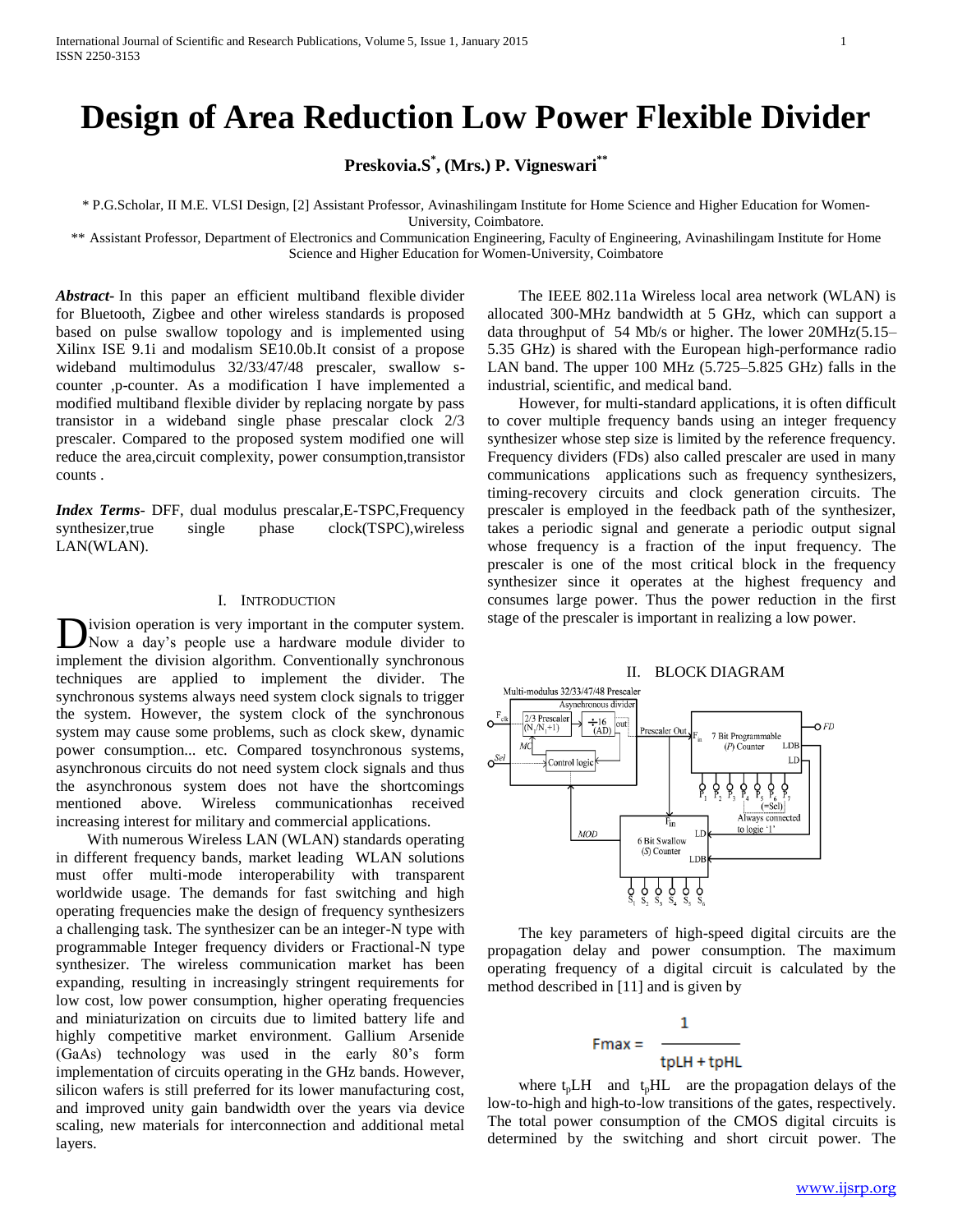switching power is linearly proportional to the operating frequency and is given by the sum of switching power at each output node as in



where  $n$  is the number of switching nodes,  $F_{\text{clk}}$  is the clock frequency,  $C_{Li}V^2$  is the load capacitance at the output node of the stage, and  $V_{dd}^2$  is the supply voltage. Normally, the shortcircuit power occurs in dynamic circuits when there exists direct paths from the supply to ground which is given by

 $P_{\text{sc}} = I_{\text{sc}} \cdot W_{\text{dd}}$ 

where  $I_{\rm sc}$  is the short-circuit current. The analysis in [12] shows that the short-circuit power is much higher in E-TSPC logic circuits than in TSPC logic circuits. However, TSPC logic circuits exhibit higher switching power compared to that of E-TSPC logic circuits due to high load capacitance. For the E-TSPC logic circuit, the short-circuit power is the major problem. The E-TSPC cicuit has the merit of higher op- erating frequency than that of the TSPC circuit due to the reduction in load capacitance, but it consumes significantly more power than the TSPC circuit does for a given transistor size. The following analysis is based on the latest design using the popular and lowcost 0.18- m CMOS process.

#### III. WIDEBAND ETSPC 2/3 PRESCALER

 A state-of-the-art divide-by-2/3 counter design is given in Fig. 1(a) [7]. It contains two E-TSPC-based FFs and two logic gates i.e., an OR gate and an AND gate. When the divide control signal DC is "0", the OR gate (merged into output of FF1 design) is disabled. The state of ( Q1b , Q2b) cycles through 11, 01, and 00. This corresponds to a divide-by-3 function. Note that state 10 is a forbidden state. If, somehow, the circuit enters this state, the next state will go back to a valid state, 11, automatically. When DC is "1", the output of FF1 will be disabled and FF2 alone performs the divide-by-2 function. Since the input to FF1 is not disabled, FF1 toggles as usual and causes redundant power consumption in the divide-by-2 mode operation.

 To overcome this problem, another divide-by-2/3 counter design presented in [8] is shown in Fig. 1(b). By pushing the divide control logic from the output of FF1 to its input, the output of the first stage in FF1 is frozen when DC( inverse) =  $0$ . This refrains the following stages from any switching activities for the purpose of power saving. The first stage itself, however, encounters larger power consumption than its counter- part in design [7]. This is because the pull up path is turned on all the time and the short circuit current is drawn repetitively whenever the clock signal turns "1". The critical path delay, formed by the two FFs and the control logic, is the dominant factor of the prescaler's maximum operating frequency. In spite of the circuit simplicity in designs [7] and [8], the inverter between FF1 and FF2, which is essential to the logic of divide-by-3, causes extra delay. Merging control logic with FF designs also introduces parallel connected transistors leading to larger parasitic

capacitance adverse to both speed and power consumption. In view of these issues, our approach is keeping the circuit simplicity so that the delay and the power consumption problems can be improved at a time.



#### IV. MULTIMODULUS 32/33/47/48 PRESCALAR

 The proposed wideband multimodulus prescaler which can divide the input frequency by 32, 33, 47, and 48 is shown in Fig. . It is similar to the 32/33 prescaler used in [7], but with an additional inverter and a multiplexer. The proposed prescaler additional divisions (divide-by-47 and divide-by-48) without any extra flip-flop, thus saving a considerable amount of power and also reducing the complexity of multiband divider.The multimodulus prescaler consists of the wideband  $2/3(N_1/(N_1+1))$  prescalar , four asynchronous TSPC divide-by-2  $circuits((AD)=16)$  and combinational logic circuits to achieve multiple division ratios.Beside the usual MOD signal for controlling divisions,the additional control signal Sel is used to switch the prescalar between 32/33 and 47/48 modes.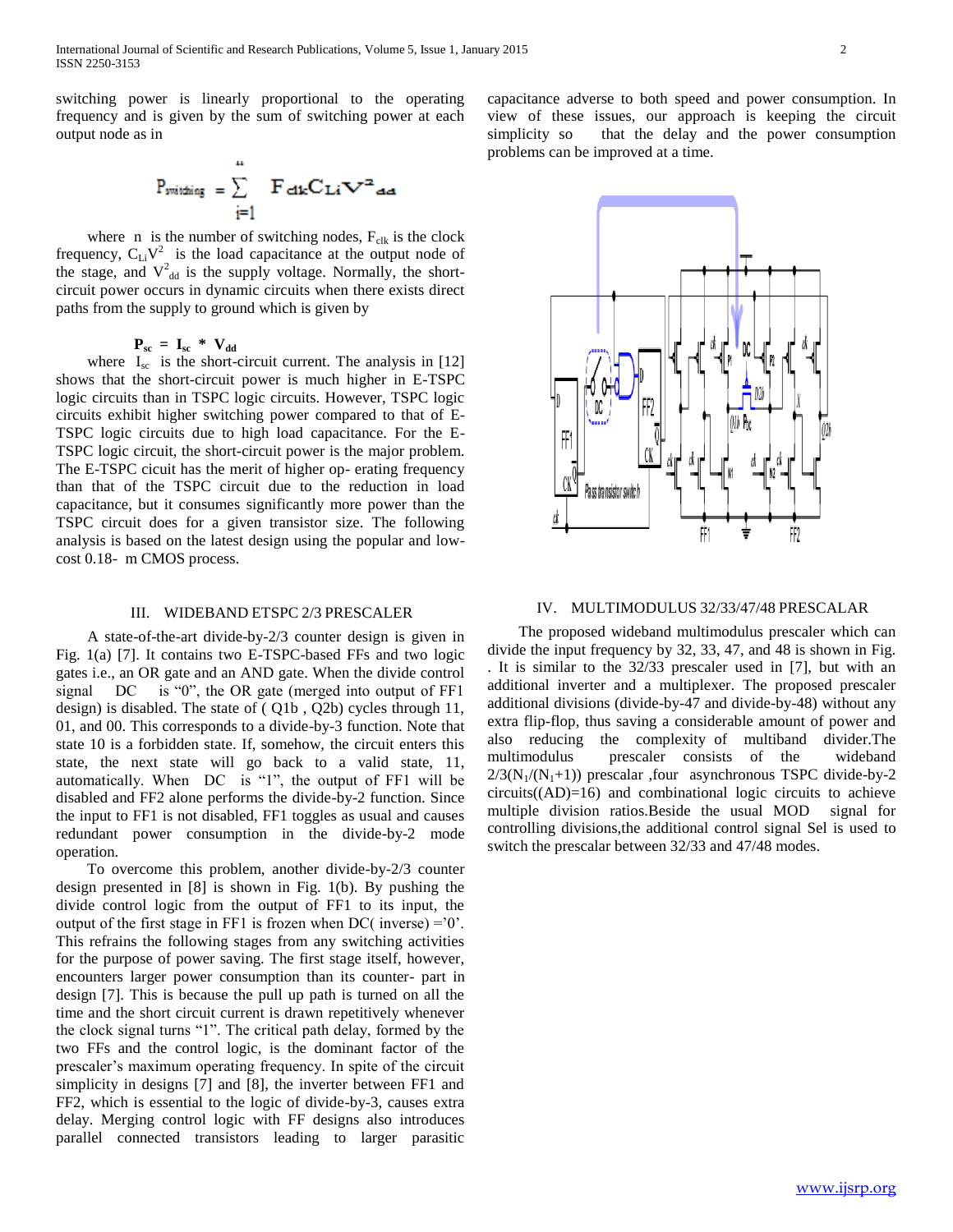

# **A.Case 1:Sel='0'**

 Whensel='0',the output from the NAND2 gate is directly transferred to the input of 2/3prescaler and the multimodulus prescaler operates as the normal 32/33 prescaler,where the division ratio is controlled by the logic signal MOD.If MC=1the  $2/3$  prescaler operates in the divide-by-2 mode and when  $MC=0$ the 2/3 prescaler operates in the divide-by-3 mode.If MOD=1,the NAND2 gate output switches to logic"1" and the wideband prescaler operates in the divide-by-2 mode for entire operation.The division ratio N performed by the multimodulus prescaler is

 $N = (AD * N_1) + (0 * (N_1 + 1)) = 32$ 

Where  $N1=2$  and  $AD=16$  is fixed for the entire design.If MOD=0,for 30 input clock cycles MC remains at logic"1" ,where wideband prescalar operates in divide-by-2 mode and for three input clock cycles,MC remains at logic "0" where the wide band prescaler operates in the divide-by-3 mode.The division ratio N+1 performed by the multimodulus prescaler is  $N+1 = ( (AD-1)*N_1) + (1*(N_1+1)) = 33$ 

#### **B.Case 2:Sel='1'**

When Sel='1', the inverted output of the NAND2 gate is directly transferred to the input of 2/3 prescaler and the multimodulus prescaler operates as 47/48 prescaler,where the division ratio is controlled by the logic signal MOD.If MC=1,the 2/3 prescaler operates in divide-by-3 mode and when MC=0,the 2/3 prescaler operates in divide by-2 mode which is quite opposite to the operation performed when Sel='0'.If MOD=1,the division ratio N+1 performed by themultimodulus prescaler is same except that the wide-band prescaler operates in the divide-by-3 mode for the entire operation given by

 $N+1 = (AD * (N_1 + 1)) + (0 * N_1) = 48$ 

 If MOD=1,the division ratio N performed by the multimodulus prescaler is

 $N = ( (AD-1) * (N_1+1) ) + (1*N_1) = 47$ 

#### V. MULTIBAND FLEXIBLEDIVIDER

 The single-phase clock multiband flexible divider consists of the multimodulus 32/33/47/48 prescaler, a 7-bit programmable P -counter and a 6-bit swallow S- counter. The control signal Sel decides whether the divider is operating in lower fre-quency band (2.4 GHz) or higher band (5–5.825 GHz).

## **1 ) A.SWALLOW (S) COUNTER**

The  $6$ -bit S -counter shown in Fig.() consists of six asynchronous loadable bit-cells, a NOR- embedded DFF and additional logic gates to allow it to be programmable from 0 to 31 for low- frequency band and from 0 to 47 for the highfrequency band. The asynchronous bit-cell used in this design shown in Fig. is similar to the bit-cell reported in [13], except it uses two additional transistors  $M_6$  and  $M_7$  whose in-puts are controlled by the logic signal MOD. If MOD is logically high, nodes S1 and S2 switch to logic "0" and the bit-cell does not perform any function. The MOD signal goes logically high only when the S-counter finishes counting down to zero. If MOD and LD are logically low, the bit-cell acts as a divide-by-2 unit. If MOD is logi- cally low and LD is logically high, the input bit PI is transferred to the output.

 In the initial state, MOD=0, the multimodulus prescaler selects the divide-by-(N+1) mode (divide-by-33 or divide-by-48) and P , S counters start down counting the input clock cycles. When the S-counter finishes counting, MOD switches to logic "1" and the prescaler changes to the divide-by-N mode (divideby-32 or divide-47) for the remaining ( P - S) clock cycles. During this mode, since S-counter is idle, transistors M6 and M7 which are controlled by MOD, keep the nodes S1 and S2 at logic "0," thus saving the switching power in S-counter for a period of  $(N*(P - S))$  clock cycles. Here, the Programmable Input( PI ) is used to load the counter to a specified value from 0 to 31 for the lower band and 0 to 48 for the higher band of operation.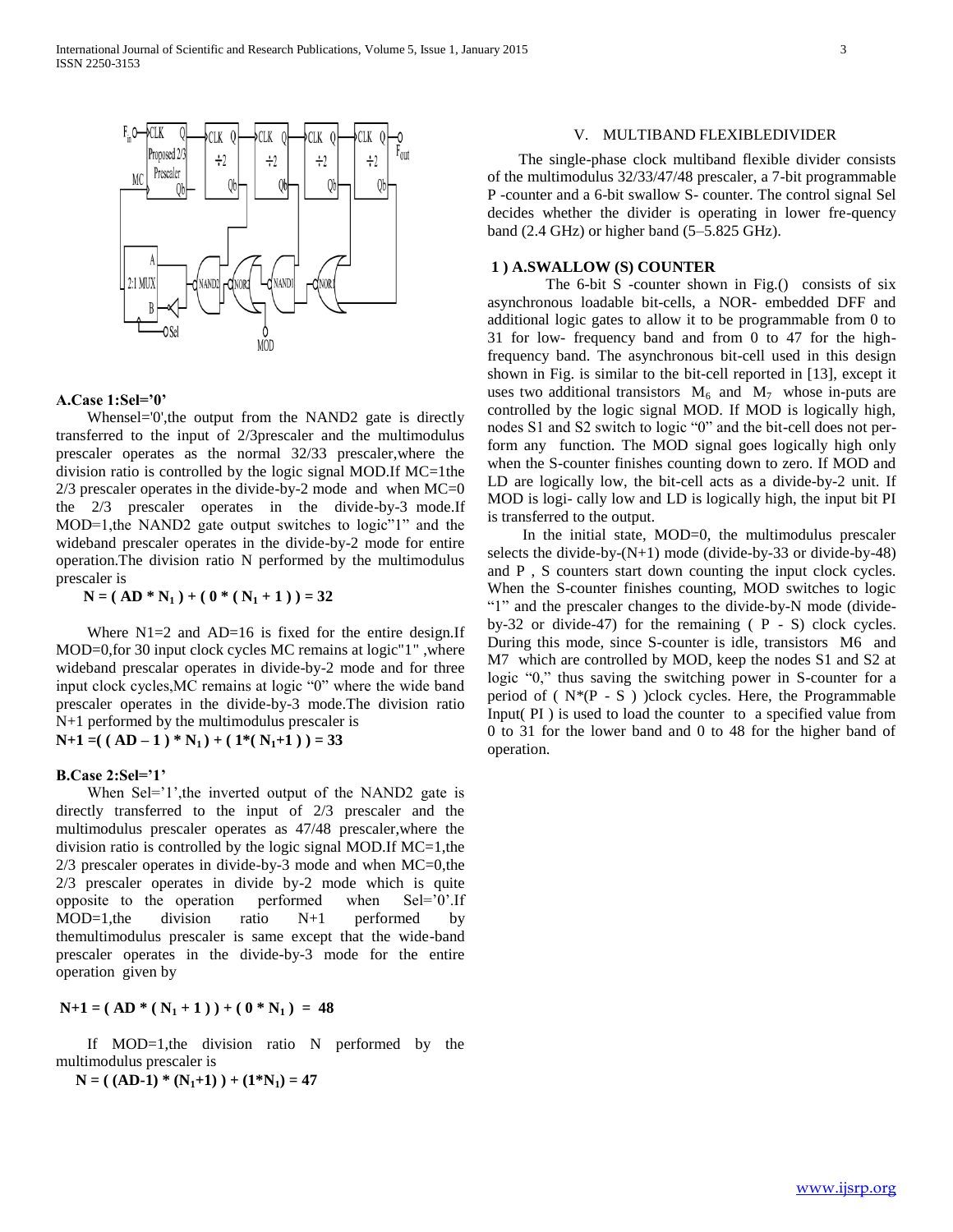

**Asynchronous 6-bit s-counter**

**Bitcell**



## **2) PROGRAMMABLE (P) COUNTER:**

 The programmable P -counter is a 7-bit asynchronous down counter which consists of 7 loadable bit-cells and additional logic gates. Here, bit is tied to the Sel signal of the multimodulus prescaler and bits and are always at logic "1." The remaining bits can be externally programmed from 75 to 78 for the lower frequency band and from 105 to 122 for the upper frequency band. When the P -counter finishes counting down to zero, LD switches to logic "1" during which the output of all the bit-cells in S-counter switches to logic "1" and output of the NOR embedded DFF switches to logic "0" (MOD=0) where the programmable divider get reset to its initial state and thus a fixed division ratio is achieved. If a fixed 32/33 dual-modulus prescaler is used, a 7-bit P -counter is needed for the lowfrequency band (2.4 GHz) while an 8- bit P -counter would be needed for the high-frequency band (5–5.825 GHz) with a fixed 5-bit s- counter. Thus, the multimodulus 32/33/47/48 prescaler eases the design complexity of the P - counter.

**1)Sel=0 (2.4–2.484 GHz):** When logic signal Sel=0 the multimodulus prescaler acts as a 32/33 prescaler, the P -counter is pro-grammable from 64 to 127 (bit of the P -counter always remains at logic "1"), and the S-counter is programmable from 0 to 31 to ac- comodate division ratios from 2048 to 4095 with finest resolution of 1 MHz. However, since we are interested in the 2.4-GHz band, bit of the P -counter always remains at logic "0," since it is tied to the logic signal Sel, allowing it to be programmable from 75 to 78. Bit of the S-counter is kept at logic '0' (to satisfy the conditions N>S), allowing a programmable division from 0 to 31 for the low-frequency band of operation to accommodate division ratios between 2400 and 2484 with a resolution of 1 MHz for Bluetooth and Zigbee applica-tions [7] and 5 MHz for the IEEE 802.15.4 frequency synthesizer [8] with a fixed reference frequency of 1 MHz. Since the finest resolu-tion and reference frequency is 1 MHz, different channel spacings can be achieved by programming S-counter in steps of 1. For example, a 5-MHz channel spacing is achieved by programming S-counter in steps of "5" keeping the flexible divider resolution and reference frequency to 1 MHz.The Frequency Division(FD) ratio of the multiband divider in this mode is given by

 **2) sel='1'(5–5.825 GHz):** When logic signal,the multimodulus prescaler acts as a 47/48 (N/N+1) prescaler, the Pcounter is programmable from 64 to 127 (bit of the P -counter always remains at logic "1"), and the S-counter is programmable from 0 to 48 to accomodate division ratios from 3024 to 6096 with finest resolution of 1 MHz. However, since we are interested in 5–5.825 GHz band, bit of the P -counter always remains at logic "1," allowing it to be programmable from 105 to 122. The S-counter is programmable from 0 to 48 for the high frequency band of operation to accomodate division ratios between 5000 and 5825 with a resolution of 5 MHz, 10 MHz or 20 MHz for IEEE 802.11a/b/g synthesizers [1]–[3], [6], [9].Since finest resoltuion and reference frequency is 1 MHz, S-counter is programmed in steps of '5', '10' or '20', and P -counter programmed from 105 to 122 in steps of '1' to provide channel spacing of 5 MHz, 10 MHz or 20 MHz. The frequency division (FD) ratio of the multiband divider in this mode is given by A dynamic logic multiband flexible integer-N divider is designed which uses the wideband  $2/3$  prescaler, multimodulus 32/33/47/48 prescaler.Since the multimodulus 32/33/47/48 prescaler has maximum operating frequency of 6.2 GHz,the values of P and S counters can actually be programmed to divide over the frequencies from 1 to 6.2 GHz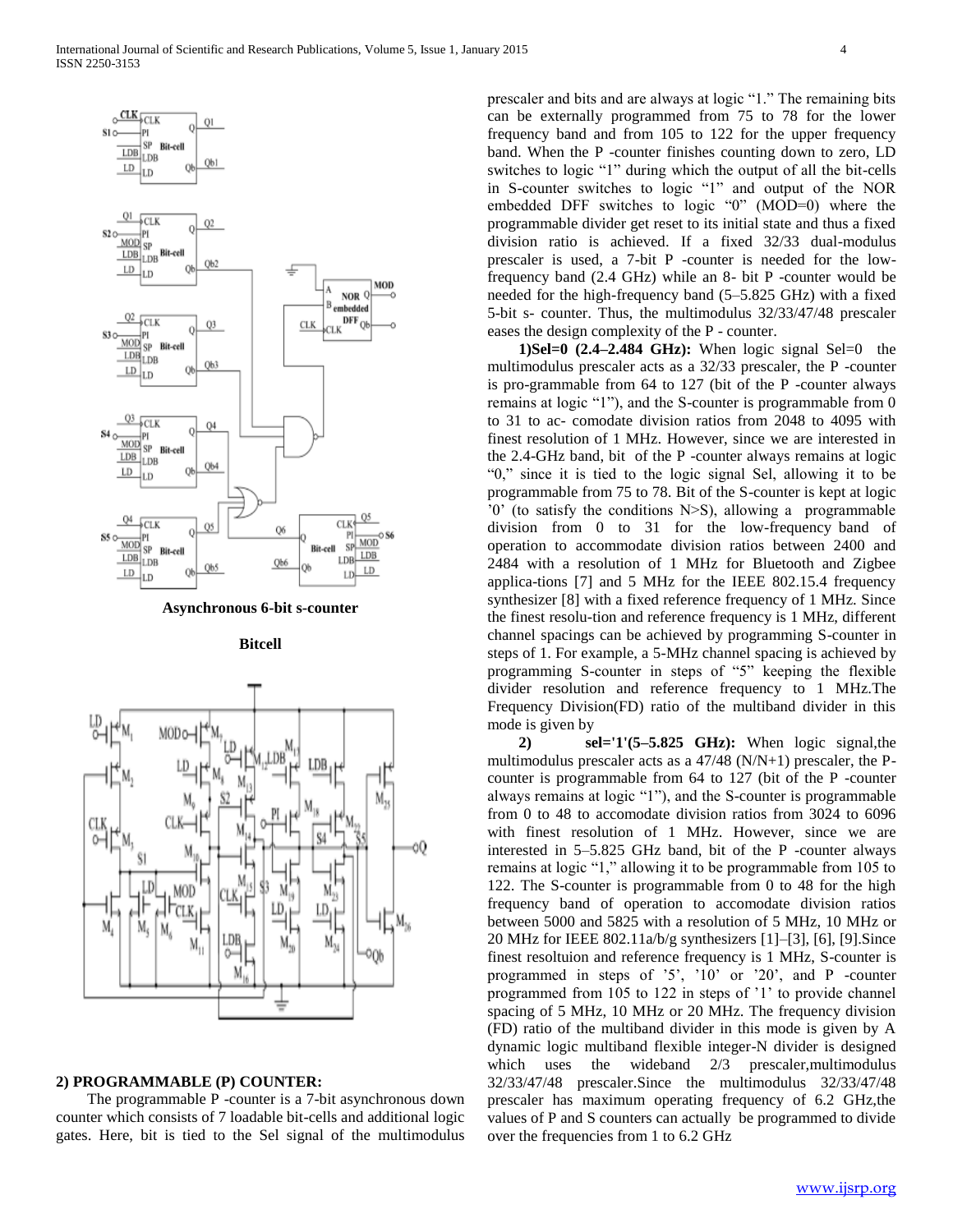| Power summary:                     | I(mA)     | P(mW)            |
|------------------------------------|-----------|------------------|
| Total estimated power consumption: |           | 24               |
|                                    |           |                  |
| <b>Vccint 1.20V:</b>               | 5         | $\boldsymbol{6}$ |
| Vecaux 2.50V:                      |           | 18               |
| Vcco25 2.50V:                      | $\pmb{0}$ | 0                |
|                                    |           |                  |
| Clocks:                            | $\pmb{0}$ | $\pmb{0}$        |
| <b>Inputs:</b>                     | 0         | 0                |
| Logic:                             | $\pmb{0}$ | $\pmb{0}$        |
| Outputs:                           |           |                  |
| Vcco25                             | $\pmb{0}$ | 0                |
| Signals:                           | 0         | 0                |
|                                    |           |                  |
| Quiescent Vccint 1.20V:            | 5         | $\boldsymbol{6}$ |
| Quiescent Vccaux 2.50V:            |           | 18               |

# VI. CONCLUSION

 In this paper, a wideband 2/3 prescaler is verified in the design of proposed wide band multimodulus 32/33/47/48 prescaler. A dynamic logic multiband flexible divider is designed which uses the wideband 2/3 prescaler , multimodulus 32/33/47/48 prescaler The proposed design successfully simplifies the control logic and one pMOS transistor alone serves the purposes of both mode select and counter excitation logic. The circuit simplicity leads to a shorter critical path and reduced power consumption. Post layout simulation results proved its advantages in power, speed, and layout area against previous designs.

#### **REFERENCES**

- [1] H. R. Rategh et al., "A CMOS frequency synthesizer with an injectedlocked frequency divider for 5-GHz wirless LAN receiver," IEEE J. Solid-State Circuits, vol. 35, no. 5, pp. 780–787, May 2000.
- [2] P. Y. Deng et al., "A 5 GHz frequency synthesizer with an injectionlocked frequency divider and differential switched capacitors," IEEE Trans. Circuits Syst. I, Reg. Papers, vol. 56, no. 2, pp. 320–326, Feb. 2009.
- [3] L. Lai Kan Leung et al., "A 1-V 9.7-mW CMOS frequency synthesizer for IEEE 802.11a transceivers," IEEE Trans. Microw. Theory Tech., vol. 56, no. 1, pp. 39–48, Jan. 2008.
- [4] M. Alioto and G. Palumbo, Model and Design of Bipolar and MOS Current-Mode Logic Digital Circuits. New York: Springer, 2005.
- [5] Y. Ji-ren et al., "Atrue single-phase-clock dynamicCMOScircuit technique," IEEE J. Solid-State Circuits, vol. 24, no. 2, pp. 62–70, Feb. 1989.
- [6] S. Pellerano et al., "A 13.5-mW 5 GHz frequency synthesizer with dynamic-logic frequency divider," IEEE J. Solid-State Circuits, vol. 39, no. 2, pp. 378–383, Feb. 2004.
- [7] V. K. Manthena et al., "A low power fully programmable 1 MHz resolution 2.4 GHz CMOS PLL frequency synthesizer," in Proc. IEEE Biomed. Circuits Syst. Conf., Nov. 2007, pp. 187–190.
- [8] S. Shin et al., "4.2 mW frequency synthesizer for 2.4 GHz ZigBee application with fast settling time performance," in IEEE MTT-S Int. Microw. Symp. Dig. , Jun. 2006, pp. 411–414.
- [9] S. Vikas et al., "1 V 7-mW dual-band fast-locked frequency synthesizer,"in Proc. 15th ACM Symp. VLSI, 2005, pp. 431–435.
- [10] V. K. Manthena et al., "A 1.8-V 6.5-GHz low power wide band singlephase clock CMOS 2/3 prescaler," in IEEE 53rd Midwest Symp. CircuitsSyst., Aug. 2010, pp. 149–152.

#### AUTHORS

**First Author** – Preskovia.S, P.G.Scholar, II M.E. VLSI Design, Assistant Professor, Avinashilingam Institute For Home Science And Higher Education For Women-University, Coimbatore.